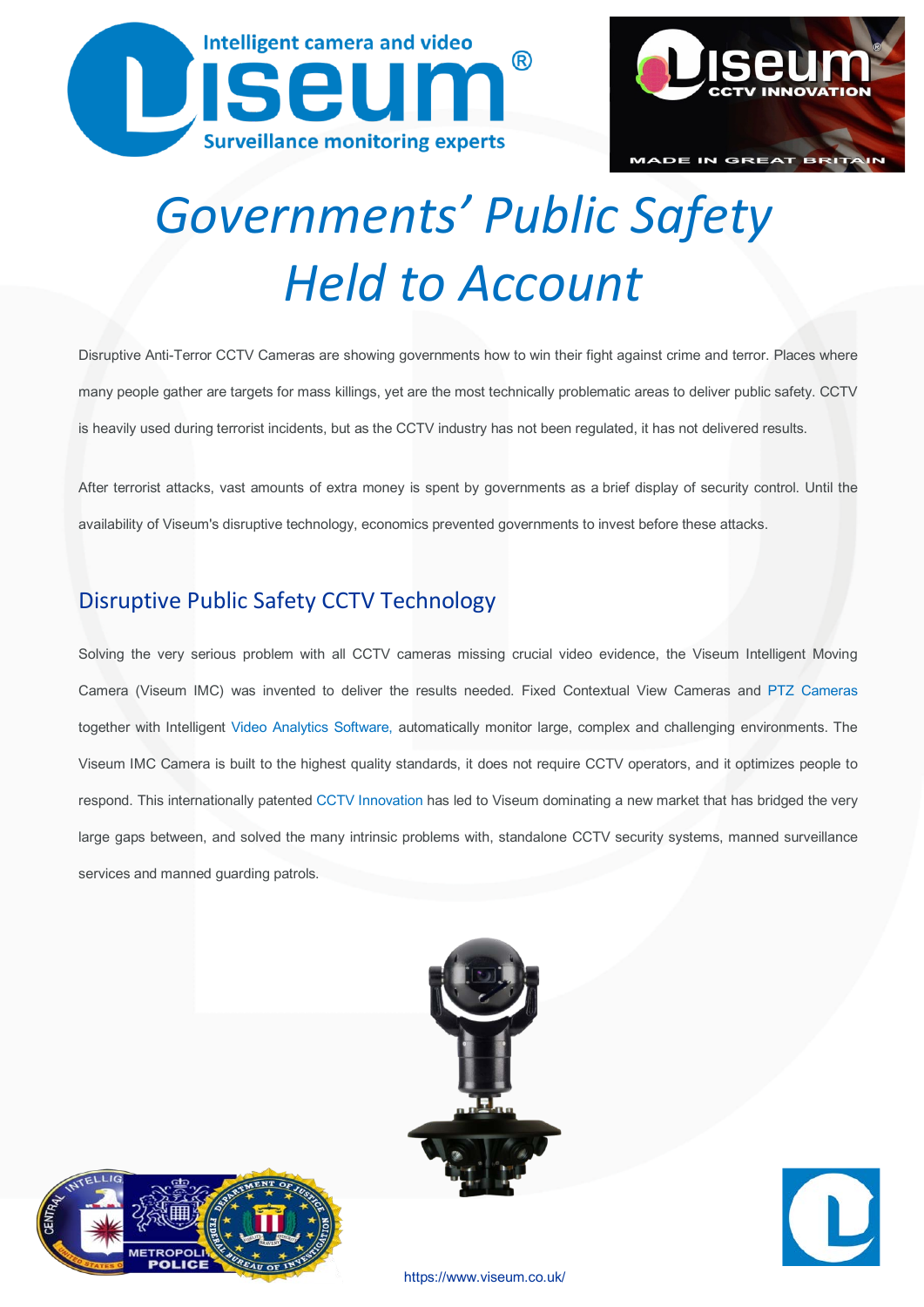



## [Top 3 issues with all other](http://www.viseum.co.uk/company-news/government-public-safety/) Public Safety CCTV

The security industry has evolved around low-cost products that are not fit for purpose. Unregulated markets lack quality and standards and this is why in today's security climate, Viseum's disruptive technology is needed to change how people spend, save and make money. Viseum UK has exposed the 3 main areas of the CCTV industry that it is now helping to regulate:

#### 1) Government [CCTV Security](http://www.viseum.co.uk/about-us/security-consultancy/) Procurement

Most governments budget for the best [high-end security](https://www.viseum.co.uk/safe-cities/high-end-security-cameras/) and surveillance products, but for the security equipment's supply chain to make money (including hidden commissions), procurement processes result in governments receiving inadequate low-cost products.

To complement this spending regime, security consultants make their profits by specifying the cheapest equipment for Public Safety CCTV. They do this to justify their own high costs of designing it, and many also recommend their preferred manufacturers of such equipment to make more hidden commissions out of their governments.

### 2) CCTV Cameras and Software "CCTV [Technology"](https://www.viseum.co.uk/cctv-technology/)

To support this trend, public safety equipment has so much competition it forces [CCTV manufacturers](https://www.viseum.co.uk/downloads/viseum-certified-technology-partner-program.pdf) to reduce their quality, sell at low cost and in high volume, to only make profits from poor warranty and frequent downtimes. Also, with such an unregulated industry where selling in volume is crucial, this discourages an[y technology](https://www.viseum.co.uk/about-us/cctv-innovations/) innovation:

CCTV Cameras: The Pan, Tilt and Zoom (PTZ) camera is a commodity component of the CCTV industry and is central to public safety. Yet, because the [PTZ Camera](https://www.viseum.co.uk/cctv-product-solutions/best-ptz-camera/) needs to be constantly watched and controlled by a person, and even then, it can only see one small area at a time, criminals all but disregard them, making the cameras the root cause of why security systems do not deliver consistent results.

CCTV Software: The latest major CCTV development is Video Analytics [Software.](https://www.viseum.co.uk/cctv-product-solutions/video-analytics-software/) This is software that automatically watches cameras, but this has limited applications because the software can only monitor fixed static cameras.

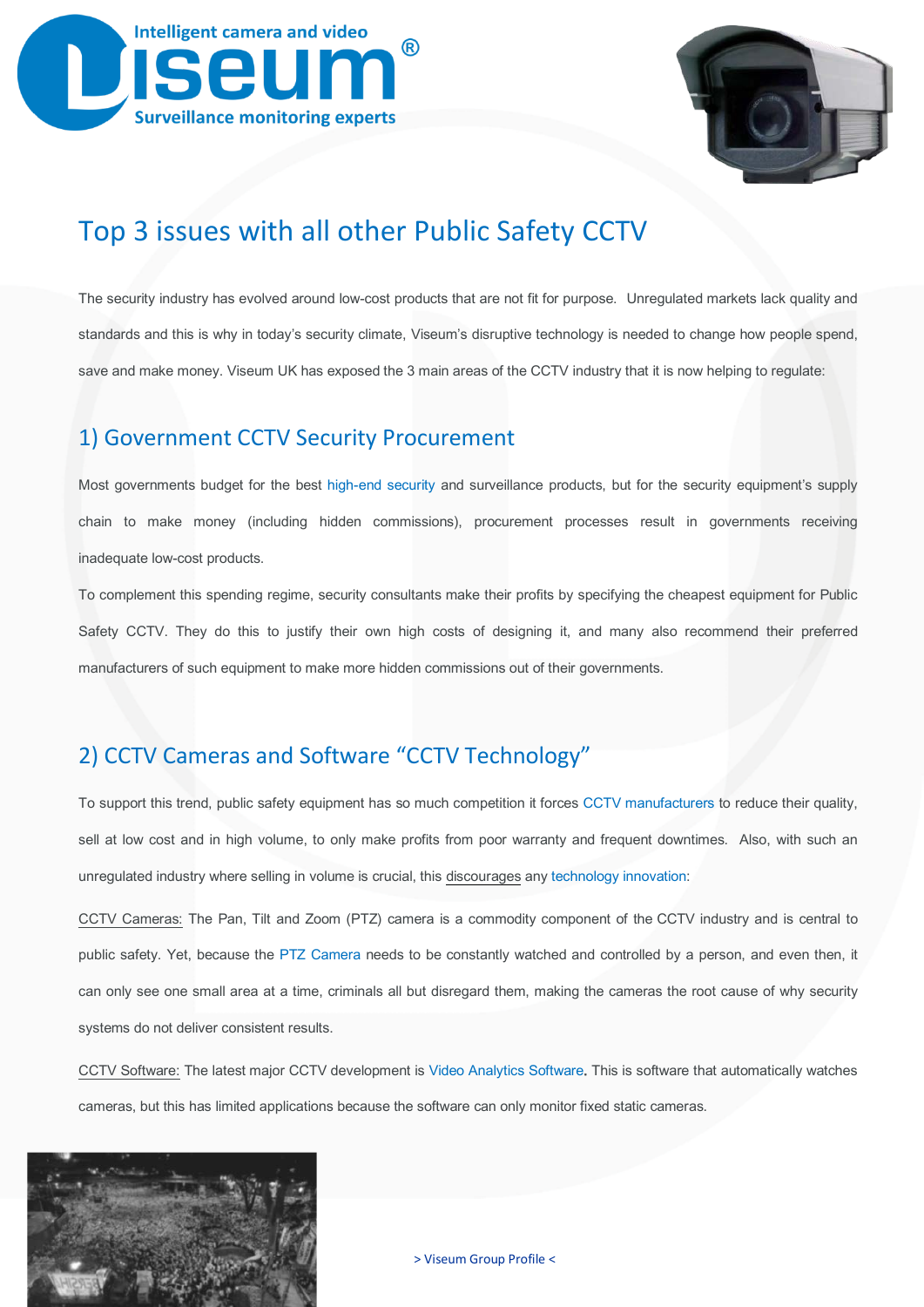



#### 3) People Watching Cameras "CCTV Operators"

Most people are under the common misconception that CCTV is just like the TV show "Big Brother" where many highly skilled surveillance experts are watching and studying our every move. This could not be further from the truth:

Public Safety CCTV Designs: Public Safety CCTV is designed around having a very small number of people watching many thousands of cameras, but in reality, a person can only look at one camera at a time. Also, with wages an ongoing and increasing cost, operators are the most expensive operational overhead. This job has a high turnover of staff because people are notoriously unreliable for constantly monitoring critical services, and with operators failing to turn up for work and lacking concentration.

Public Safety CCTV Budgets Wasted: It is commonly accepted for governments and law enforcement agencies to waste many millions each year, and many thousands of man-hours attempting to find and retrieve just a few seconds of crucial video evidence, from days, or months of stored video. The vast majority of these efforts result, daily, in lengthy reports as to why the CCTV evidence was not available or could not be used.



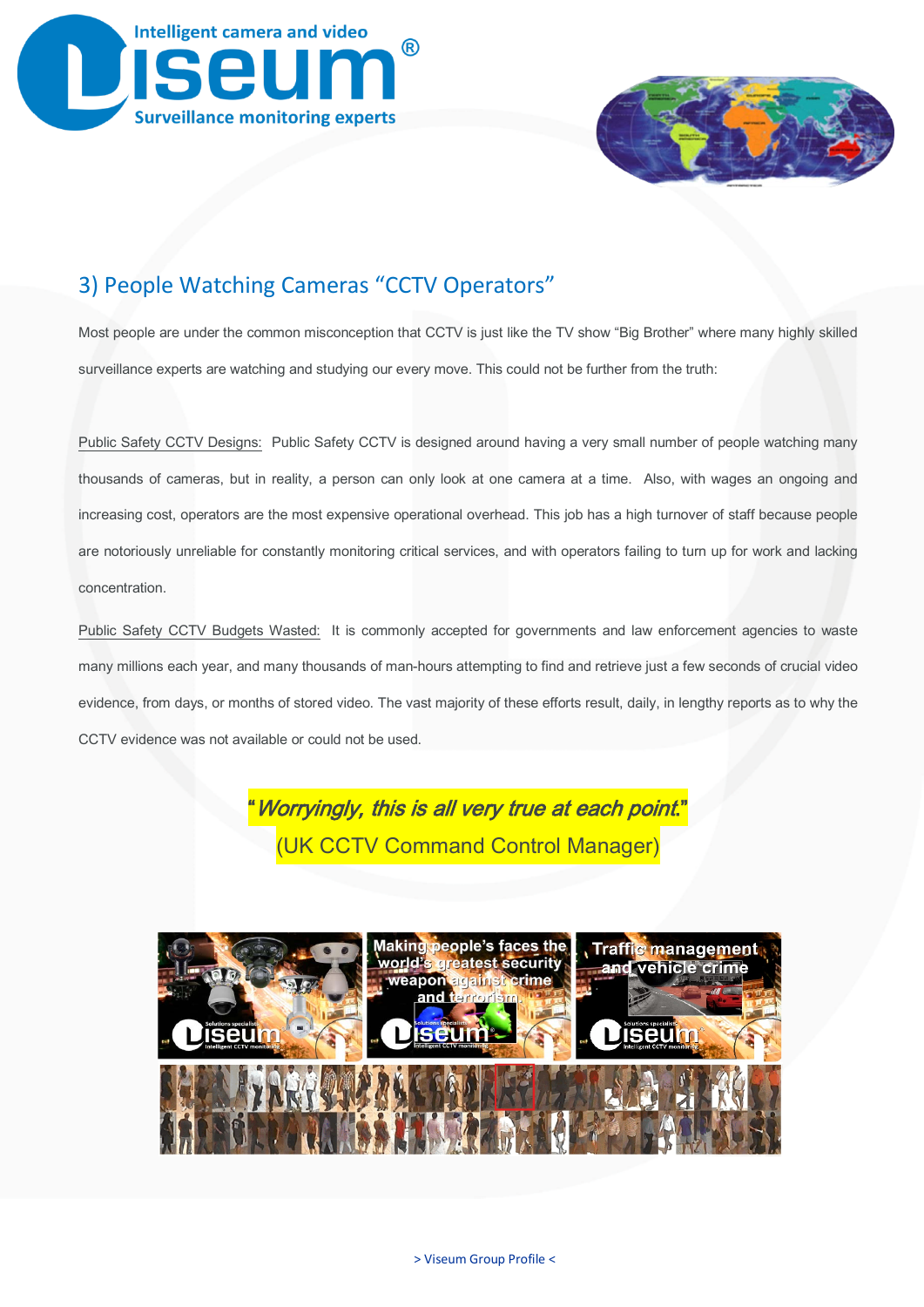





#### Internationally Regulated Crime Deterrent

As the much-needed solution for public safety law enforcement, the Viseum IMC Camera is now stimulating many governments to regulate their CCTV. Patents have been granted globally for the invention of the Viseum IMC camera, and in demonstrating this quality and performance regulation, any other brand of camera that looks like a Viseum is seen as an illegal [unregulated](https://www.viseum.co.uk/about-us/patent-validity-2016/) copy and that compromises a nation's public safety.